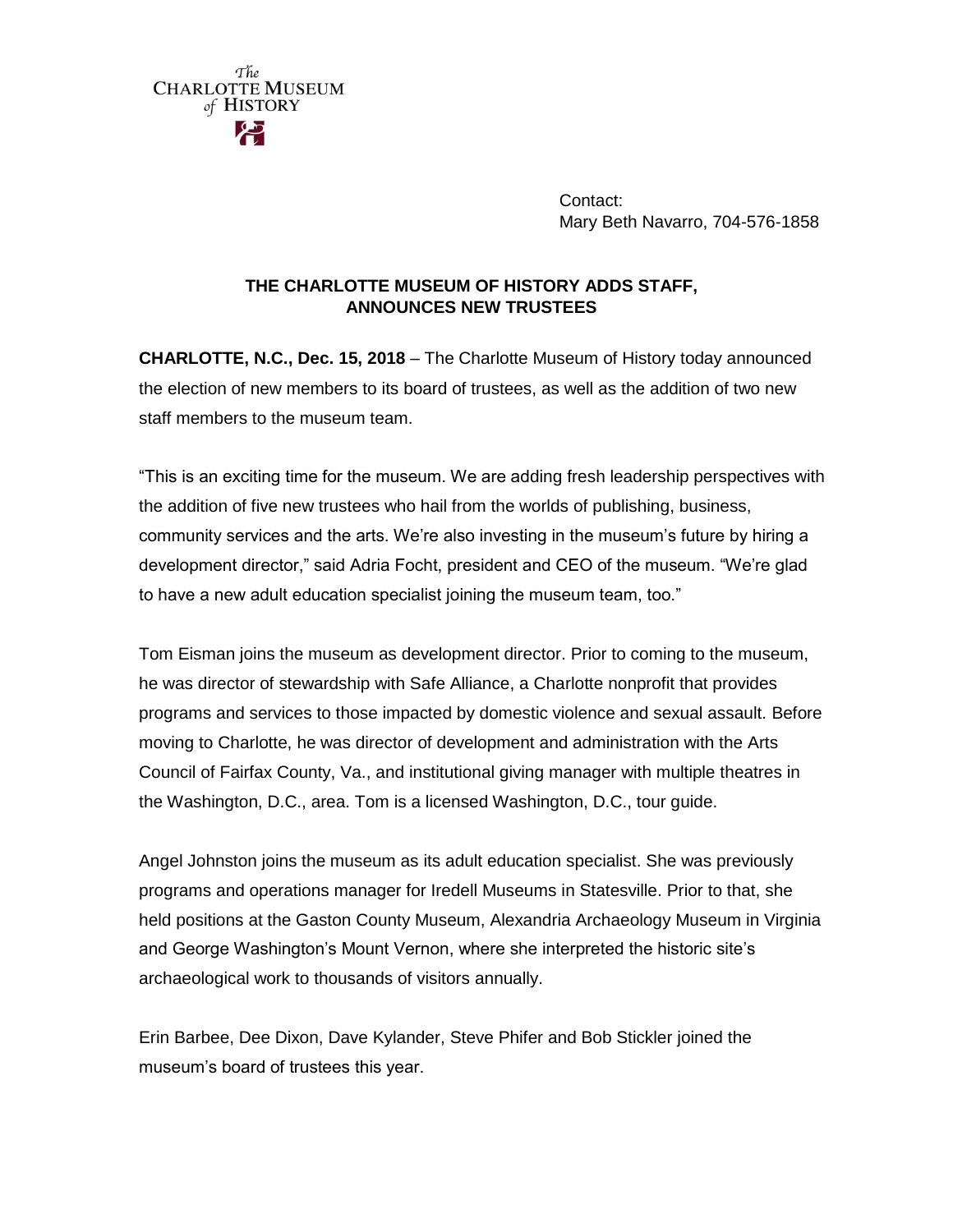## The **CHARLOTTE MUSEUM** of HISTORY

Erin Barbee is director of Mission Advancement for the Aldersgate Retirement Community. She will serve as the museum's board liaison to Aldersgate, the museum's neighbor and a major partner in preserving the historic Hezekiah Alexander House. A native of Charlotte, Barbee has served as executive director of several senior living entities over the last 11 years, from free-standing memory care communities to independent living facilities. She serves on various boards and committees in Charlotte, including for the Leading on Opportunity Council, Charlotte LGBT Chamber of Commerce, Charlotte East, Simmons YMCA, Habitat for Humanity Neighborhood Revitalization, and the Charlotte Mecklenburg Aging Coalition.

Dee Dixon is CEO and publisher of Pride Communications, which publishes Pride Magazine. She is a co-founder of Pride Public Relations and the founder of the nonprofit Pride Entrepreneur Education Program. Dixon also is the visionary behind several wellknown Charlotte events, including The Pride Sunset Jazz Series, Pride Awards Gala and the Charlotte Mecklenburg Health Symposium. She has previously served on the board of directors of the Mint Museums, the Charlotte Chamber and the Charlotte Regional Visitors Authority.

Dave Kylander is preconstruction executive at Messer Construction Co., where he has worked for more than 30 years. Prior to moving to Charlotte in 2017, he served in volunteer leadership roles for various nonprofits, including on the board of directors for the Great Rivers Girl Scouts, the Girl Scouts of Western Ohio, the Miami Valley March of Dimes and ISpace.

Steve Phifer is a native Charlottean and executive vice president at Rodgers Builders, where he has worked for 31 years. Steve also serves on the board of directors for the Harrisburg YMCA and has previously served on the boards of the Council for Children's Rights and the Cannon Memorial YMCA Corporate Board.

Bob Stickler is retired from the Charlotte Symphony Orchestra, where he was president and CEO. After a career in journalism, Stickler transitioned to corporate communications